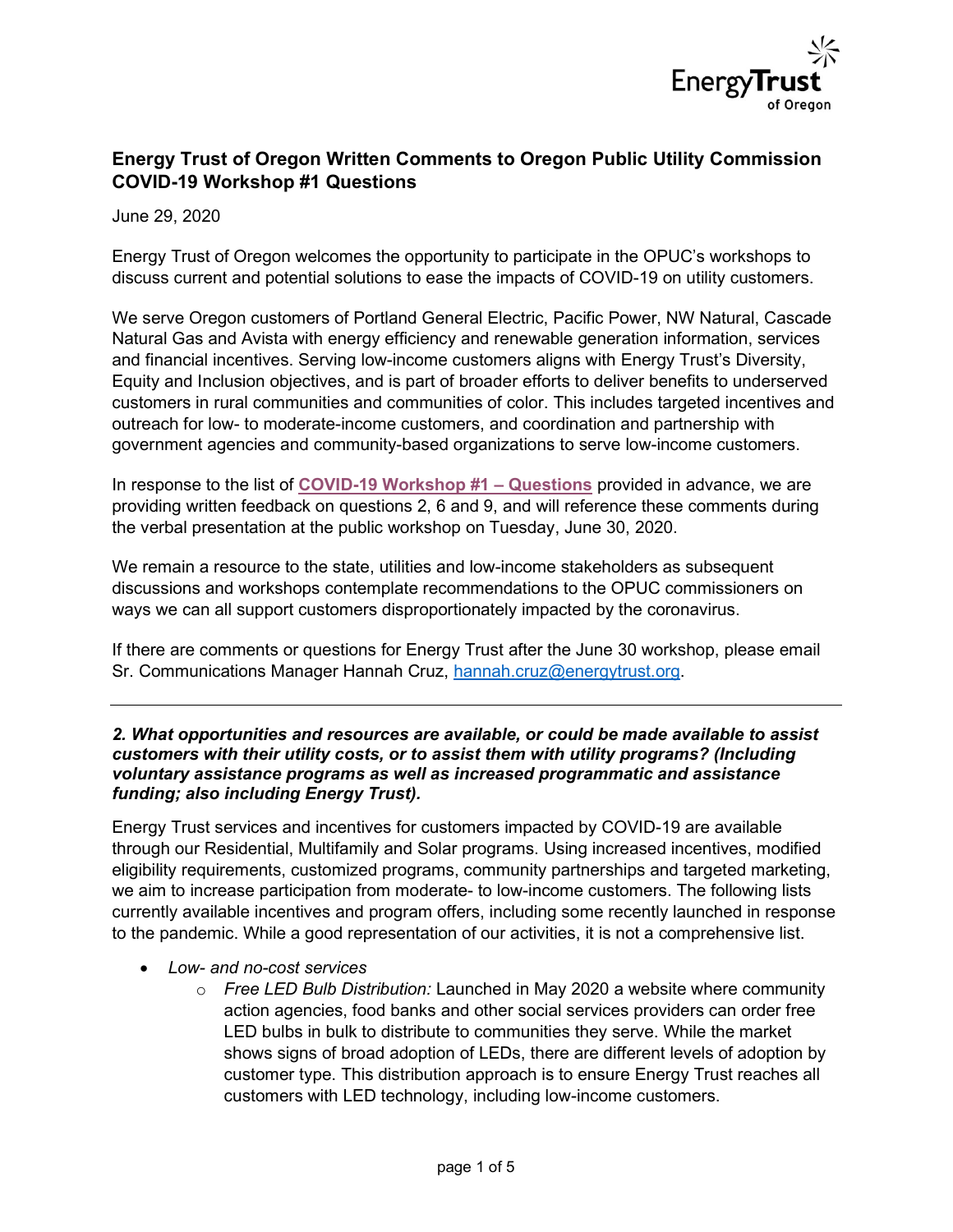- $\circ$  Energy Saver Kits: Distributing free kits to homes single-family and apartments – for customer installation of energy-efficient light bulbs, faucet aerators and showerheads. Targeting distribution to low-income customers, rural customers and communities of color.
- $\circ$  Home Energy Audits: Recently launched a Home Energy Audit offer to inform residents and learn more about the energy drivers in low- and moderate-income homes, rural homes and communities of color. This approach leverages in-home services provided by community-based organizations and trade ally contractors by paying an incentive to capture demographic information, housing characteristics and bill reduction and energy-saving opportunities.
- Increased Incentives, Savings Within Reach Incentives and On-Bill Repayment Financing: Enhanced incentives and low-interest financing options for moderate-income customers installing select energy-efficiency upgrades.
	- o Savings Within Reach and On-Bill Repayment:
		- Modified eligibility criteria to allow access to Savings Within Reach incentives and financing support for any customer who is receiving unemployment benefits or other financial assistance as a result of the pandemic.
		- **Savings Within Reach incentives are delivered by a subset of Energy** Trust trade allies that commit to providing an upfront discount on customer invoices. These incentives were originally designed for homeowners who have some willingness to pay; the targeted income population are households with incomes between 80-120% of state median income.
		- **For renters, higher Savings Within Reach incentive payments are** available through a network of contractors installing select energyefficiency measures in single-family rental homes.
		- In 2020, Savings Within Reach incentives will be available at Multifamily properties, including bonuses for furnaces and insulation.
	- o Smart Thermostats: Energy Trust has identified lower-income customer segments as under-participating in this offer and adjusted increased incentives and marketing approaches to better reach them.
	- $\circ$  Air and Duct Sealing: Energy Trust pays the full cost of air and duct sealing services provided for manufactured homes.
- Manufactured Homes Replacement
	- $\circ$  Active since April 2017, this pilot is implemented through strong partnerships with public, nonprofit and private sector organizations. So far, 26 aging, inefficient manufactured homes have been replaced with new, highly efficient homes. This brings not only energy savings to some of Oregon's lower- and fixed-income residents, but also delivers affordable housing solutions and significant quality-oflife improvements.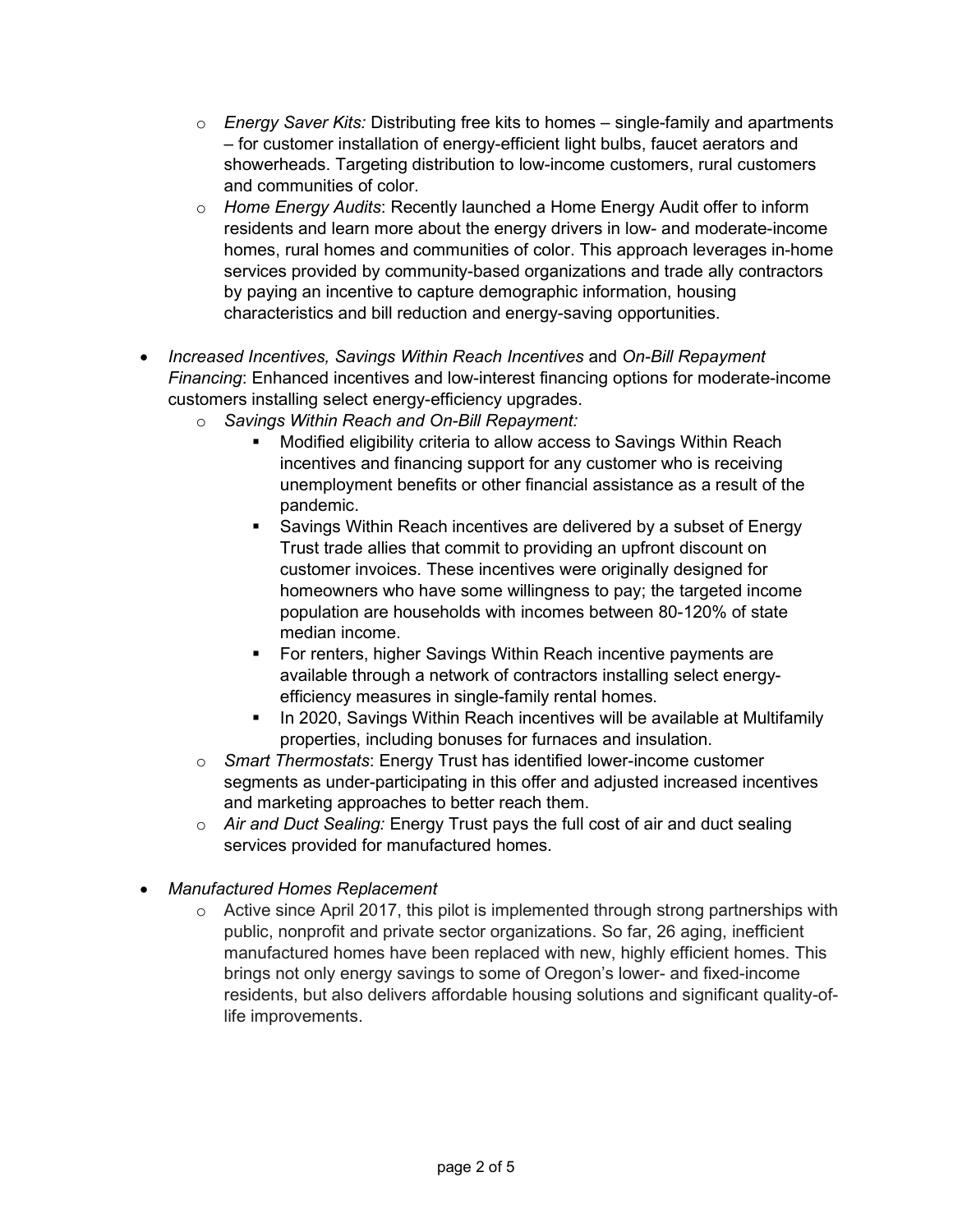- Community Partnerships: Establishing partnerships with organizations serving lowincome communities
	- $\circ$  Launching this year, Energy Trust is forming relationships with community-based organizations (CBOs) to offer the highest levels of cost-effective incentives to the underserved populations that they work with and support. Customer groups include low- to-moderate income customers, rural customers, communities of color, veterans and people with disabilities. For example:
		- Community Energy Project (CEP) Partnership: A collaboration with CEP to provide 30 no-cost heat pump water heaters and 100 no-cost smart thermostat installations annually to income-qualified customers in the Portland Metro area. In addition, Energy Trust covers CEP's costs to deliver 50 Home Energy Assessments and four weatherization workshops to income-qualified customers. Later this year, Do-It-Yourself Cooling Workshops (virtual) will be delivered by CEP to tenants of multifamily affordable housing properties.
		- Verde Partnership: In 2019, Energy Trust and Verde designed a unique ductless heat pump installation offer that combines Energy Trust incentives with existing Verde funding to reduce the cost of ductless heat pump installations to as low as \$800. In June 2020, Verde launched this program with a goal of performing 30 low-cost installations, providing free energy assessments and connecting customers in North Portland with other free or low-cost offers.
	- o Additional planning is underway for collaborations with Euvalcree in Eastern Oregon and the African American Alliance for Homeownership (AAAH) in Portland.
- Community Action Agency Partnerships: Establishing partnerships with community action agencies that provide no-cost low-income weatherization programs, in coordination with Oregon Housing and Community Services.
	- $\circ$  Community Action Organization of Washington County (CAOWA): Launched a demonstration project with CAOWA in Quarter 3 2019 with a goal of serving more low-income customers and exploring how OHCS-derived funding sources can be leveraged with Energy Trust incentives to support project installations. The results of this demonstration were presented to the OPUC in May 2020 and indicate that CAOWA was able to deliver additional energy savings to customers as a result of this co-funding opportunity.
	- o Energy Trust is currently assessing strategies to advance the learnings from this effort to more customers in Washington County as well as with other community action agencies in the state.
- Co-funding With Other Programs to Serve Multifamily Properties
	- o Oregon Housing and Community Services: Developing a co-funding proposal to enable Multifamily customers to access both Energy Trust and OHCS incentives for energy-efficiency measures.
	- $\circ$  OHCS has extended funding to include natural gas in their multifamily energy program and Energy Trust is evaluating the opportunity with our partner natural gas utilities.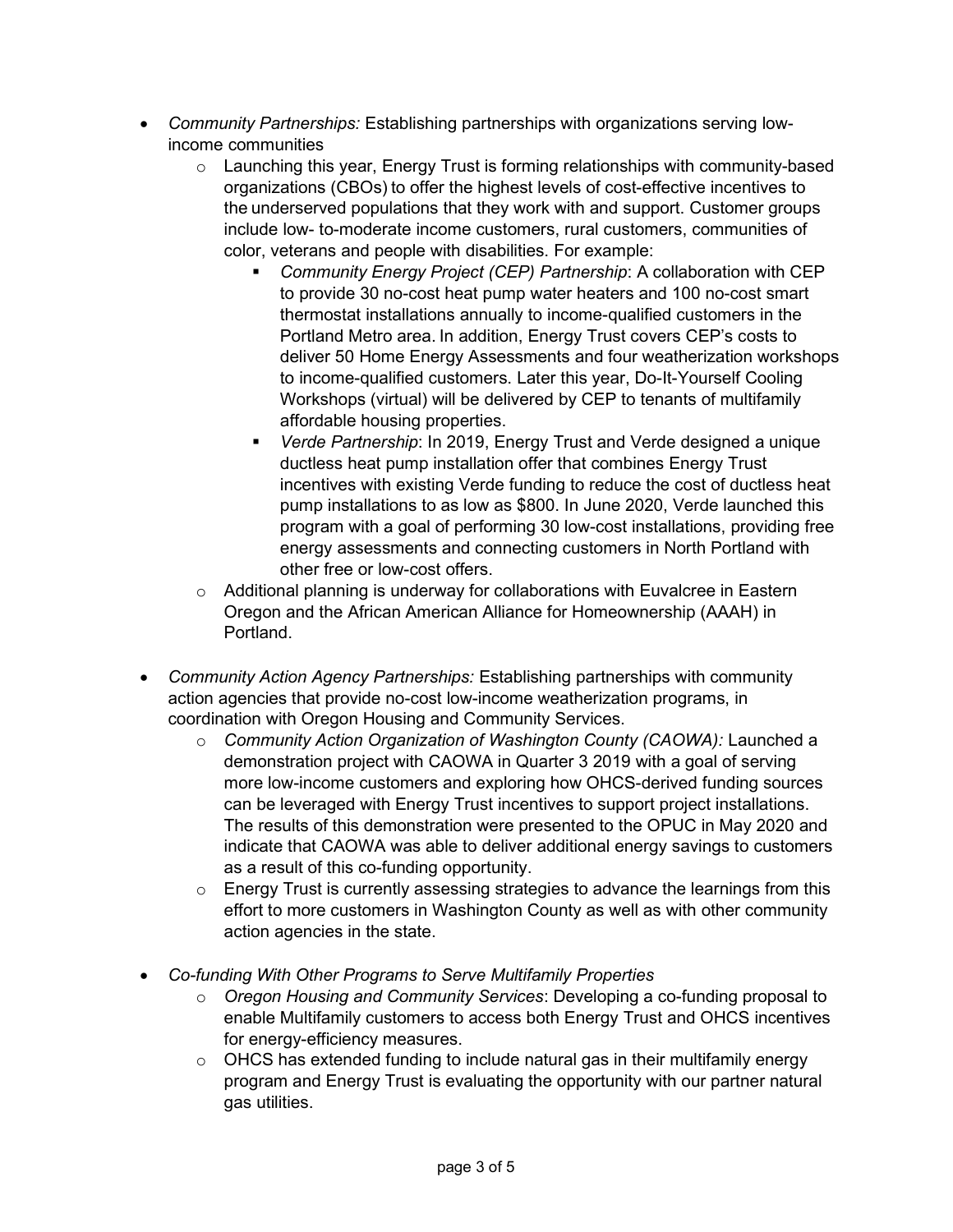- Regional Initiatives: Offering enhanced incentives on a regional basis. For example:
	- $\circ$  Eastern Oregon: Providing Pendleton and Hermiston residents with enhanced incentives to increase heat pump installations, and Ontario single-family residents with enhanced natural gas incentives.
	- $\circ$  Energize South Coast: Enhanced ductless heat pump incentives are part of this regional group purchase campaign (organized by Spark NW, Rogue Climate and others) to install units at discounted rates.
	- $\circ$  Cave Junction & Hwy 99 Corridor: Energy Trust is working to implement an enhanced ductless heat pump incentive in 2020. This region was identified through census data analysis and energy usage information as an area with high energy usage, low income and low Energy Trust participation rates.
- Solar Solutions: Providing enhanced incentives, grants and early development assistance. For example:
	- $\circ$  Solar Within Reach: A solar incentive that is five times the standard residential incentive for income-qualified customers.
	- o Low-income Solar Innovation Grants: Energy Trust is completing an initiative that provided funding to community groups to develop program models to deploy solar to benefit low-income families.
	- $\circ$  Solar Development Assistance: Funding to help nonprofits and governments plan projects and apply for other funding sources, usually PGE's Renewable Development Fund and Pacific Power's Blue Sky grants
	- o Community Solar Development Assistance: Funding to help public and nonprofit organizations plan community solar projects, and to help private developers working on smaller community solar projects.

## 6. What recommendations do you have to improve programs for low-income utility customers?

Improving services and access to those services for low-income utility customers can be advanced by more partnerships and coordination among existing programs, including government, nonprofit, and increasingly of importance, community-based organizations. Energy Trust is exploring a few such partnerships and will continue to identify areas to expand and develop new ones.

There is a need to address the economic distress now and also longer-term. Investing in community partners is a longer-term strategy that can carry the objectives and benefits of this group's initial relief and recovery measures.

Energy Trust also references the OPUC's agency response report to Governor Brown's Executive Order 20-04. It includes proposed actions within the Impacted Communities section, actions like "Considering updates to the cost-effectiveness exception policy to allow streamlined approval for measures and programs targeted toward low-income ratepayers, up to a defined percentage of program costs", "Requiring GHG reduction activities and pilots to include dedicated actions to serve low-income communities" and others.